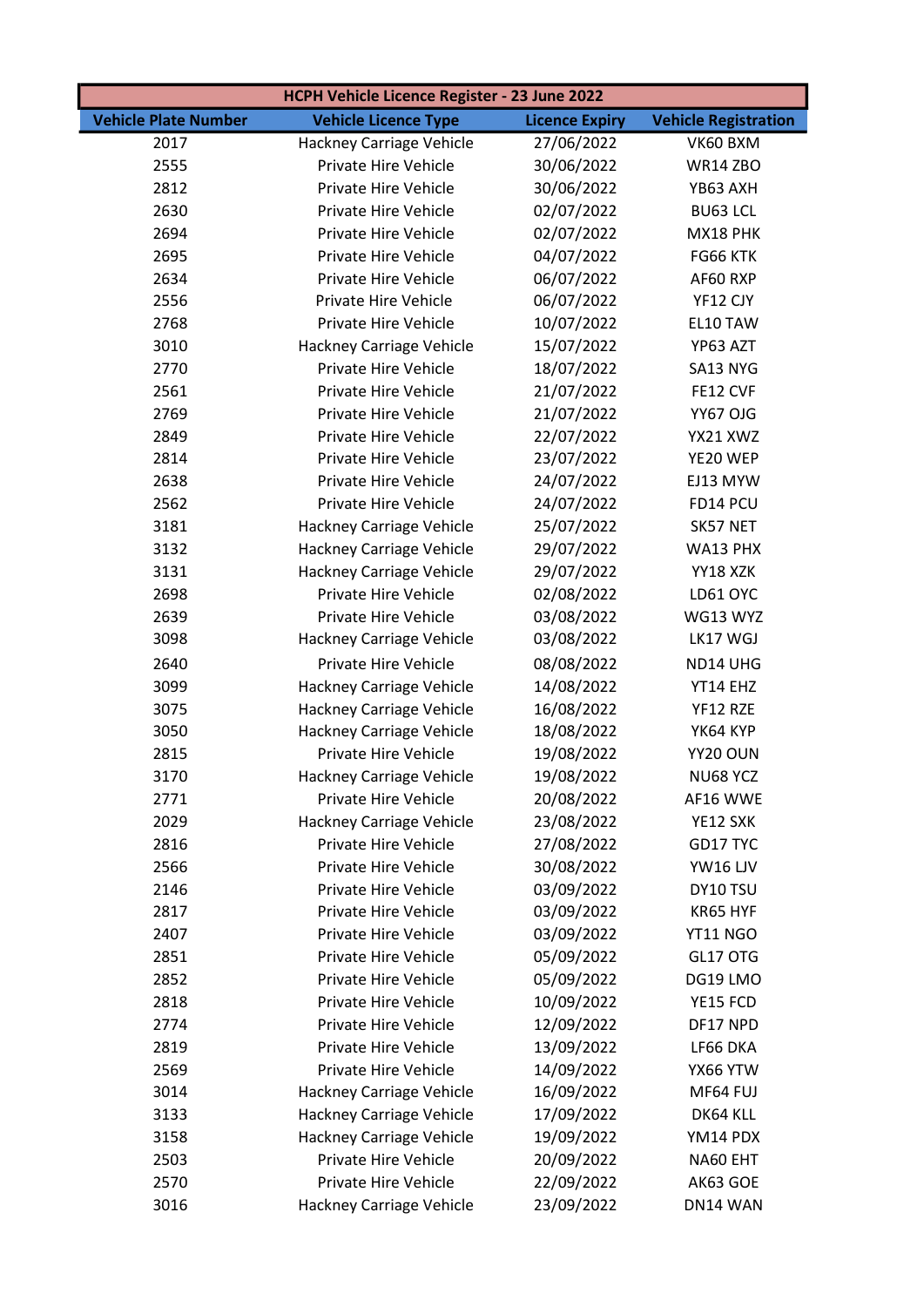| <b>Vehicle Plate Number</b> | <b>Vehicle Licence Type</b>     | <b>Licence Expiry</b> | <b>Vehicle Registration</b> |
|-----------------------------|---------------------------------|-----------------------|-----------------------------|
| 2823                        | Private Hire Vehicle            | 24/09/2022            | GJ16 JVP                    |
| 2820                        | Private Hire Vehicle            | 24/09/2022            | KC16 FFO                    |
| 2822                        | Private Hire Vehicle            | 24/09/2022            | SW18 LNK                    |
| 2821                        | Private Hire Vehicle            | 24/09/2022            | BP66 BGF                    |
| 3134                        | Hackney Carriage Vehicle        | 26/09/2022            | SF15 RMW                    |
| 2708                        | Private Hire Vehicle            | 26/09/2022            | NA14 PCZ                    |
| 2824                        | Private Hire Vehicle            | 27/09/2022            | DG66 KXV                    |
| 2573                        | Private Hire Vehicle            | 29/09/2022            | LO12 MDV                    |
| 2334                        | Private Hire Vehicle            | 30/09/2022            | MA64 VKX                    |
| 2710                        | Private Hire Vehicle            | 01/10/2022            | DA63 XYU                    |
| 3159                        | Hackney Carriage Vehicle        | 01/10/2022            | M50 TAA                     |
| 2777                        | Private Hire Vehicle            | 03/10/2022            | YC15 ZGA                    |
| 3044                        | Hackney Carriage Vehicle        | 03/10/2022            | CE60 ZKJ                    |
| 1932                        | Hackney Carriage Vehicle        | 05/10/2022            | BN61 ZTD                    |
| 2853                        | Private Hire Vehicle            | 05/10/2022            | KV64 YHJ                    |
| 3182                        | Hackney Carriage Vehicle        | 07/10/2022            | YR66 OEB                    |
| 2647                        | Private Hire Vehicle            | 08/10/2022            | HK15 FHS                    |
| 3101                        | Hackney Carriage Vehicle        | 09/10/2022            | SF67 HTL                    |
| 3160                        | Hackney Carriage Vehicle        | 10/10/2022            | WO64 KYK                    |
| 3080                        | Hackney Carriage Vehicle        | 10/10/2022            | YW66 KNR                    |
| 2712                        | Private Hire Vehicle            | 11/10/2022            | BF67 CZP                    |
| 3156                        | Hackney Carriage Vehicle        | 12/10/2022            | MV67 MWF                    |
| 2856                        | Private Hire Vehicle            | 12/10/2022            | CV68 LBG                    |
| 2855                        | Private Hire Vehicle            | 13/10/2022            | YH71 VZL                    |
| 2776                        | Private Hire Vehicle            | 15/10/2022            | YN17 MYX                    |
| 3081                        | Hackney Carriage Vehicle        | 17/10/2022            | SB15 FHA                    |
| 3105                        | Hackney Carriage Vehicle        | 18/10/2022            | SA66 OVO                    |
| 2651                        | Private Hire Vehicle            | 18/10/2022            | FT61 DYV                    |
| 2857                        | Private Hire Vehicle            | 19/10/2022            | AK15 CUO                    |
| 3106                        | Hackney Carriage Vehicle        | 24/10/2022            | YJ17 DXH                    |
| 3107                        | Hackney Carriage Vehicle        | 24/10/2022            | YF63 XRE                    |
| 3136                        | Hackney Carriage Vehicle        | 25/10/2022            | LN68 KXB                    |
| 3135                        | <b>Hackney Carriage Vehicle</b> | 25/10/2022            | FE63 FBL                    |
| 2652                        | Private Hire Vehicle            | 25/10/2022            | YG67 HJH                    |
| 2826                        | Private Hire Vehicle            | 25/10/2022            | YX18 HDZ                    |
| 3161                        | Hackney Carriage Vehicle        | 27/10/2022            | GN64 OUV                    |
| 2828                        | Private Hire Vehicle            | 29/10/2022            | YY17 ULM                    |
| 2715                        | Private Hire Vehicle            | 30/10/2022            | HN17 OMH                    |
| 2582                        | Private Hire Vehicle            | 31/10/2022            | YP66 UUG                    |
| 2585                        | Private Hire Vehicle            | 03/11/2022            | NJ12 KLM                    |
| 2583                        | Private Hire Vehicle            | 03/11/2022            | LK63 FYB                    |
| 3020                        | Hackney Carriage Vehicle        | 05/11/2022            | BF63 YJO                    |
| 3137                        | Hackney Carriage Vehicle        | 06/11/2022            | AK60 CAB                    |
| 2717                        | Private Hire Vehicle            | 08/11/2022            | EF17 BTY                    |
| 3171                        | Hackney Carriage Vehicle        | 11/11/2022            | YX70 YAE                    |
| 2781                        | Private Hire Vehicle            | 13/11/2022            | KV13 ZGJ                    |
| 3083                        | Hackney Carriage Vehicle        | 17/11/2022            | MF14 HWZ                    |
| 2588                        | Private Hire Vehicle            | 17/11/2022            | PH53 CAR                    |
| 3138                        | Hackney Carriage Vehicle        | 21/11/2022            | NV15 VKC                    |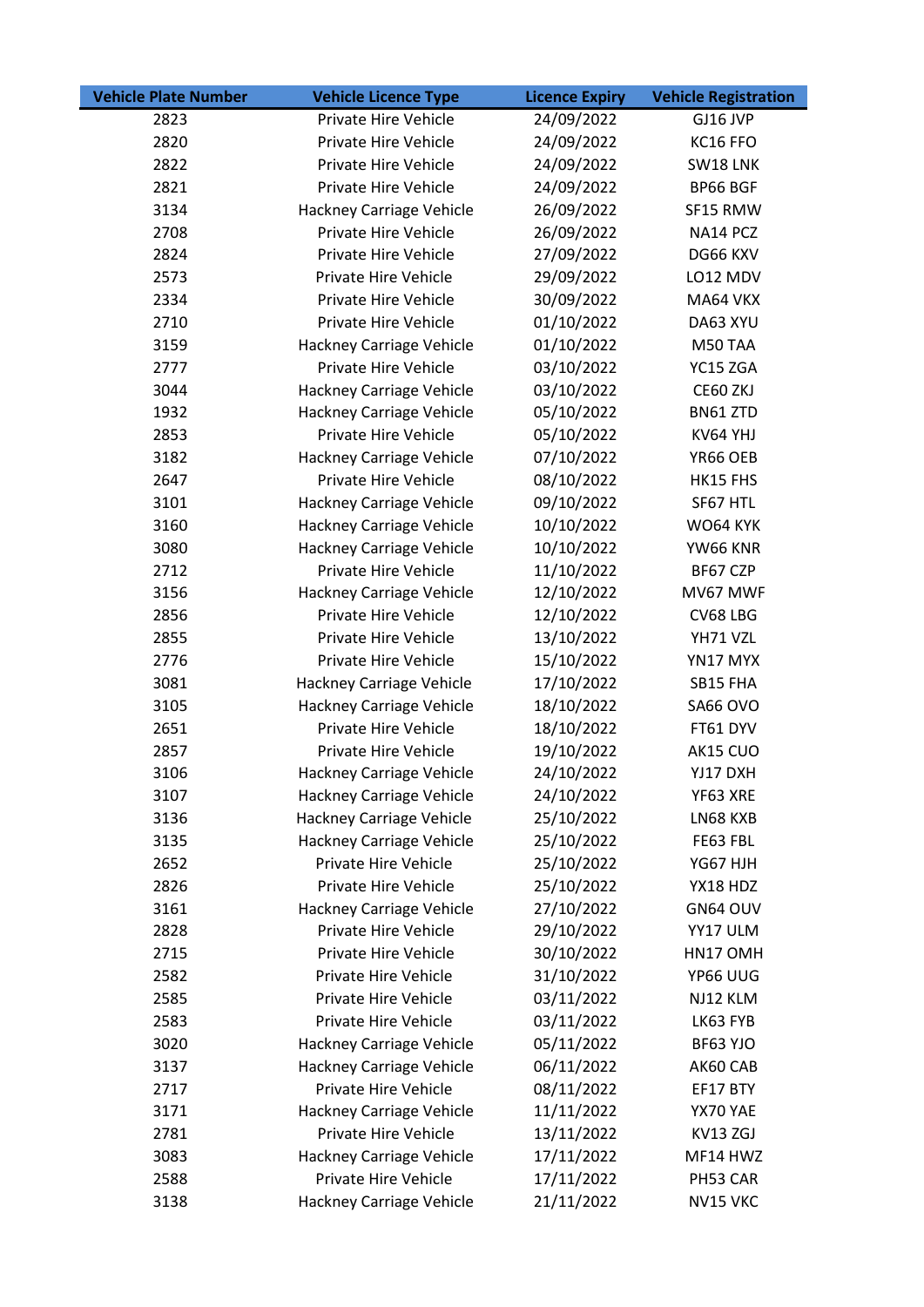| <b>Vehicle Plate Number</b> | <b>Vehicle Licence Type</b>     | <b>Licence Expiry</b> | <b>Vehicle Registration</b> |
|-----------------------------|---------------------------------|-----------------------|-----------------------------|
| 2832                        | Private Hire Vehicle            | 22/11/2022            | GM14 EUJ                    |
| 3172                        | Hackney Carriage Vehicle        | 22/11/2022            | AJ16 KPY                    |
| 2831                        | Private Hire Vehicle            | 22/11/2022            | FH15 LHU                    |
| 3183                        | Hackney Carriage Vehicle        | 23/11/2022            | NA15 ACX                    |
| 2786                        | Private Hire Vehicle            | 24/11/2022            | YR13 JUT                    |
| 3163                        | Hackney Carriage Vehicle        | 25/11/2022            | SF69 FGK                    |
| 3139                        | <b>Hackney Carriage Vehicle</b> | 27/11/2022            | GU15 AHA                    |
| 2784                        | Private Hire Vehicle            | 27/11/2022            | NA14 EFK                    |
| 2722                        | Private Hire Vehicle            | 28/11/2022            | YY16 FNU                    |
| 2663                        | Private Hire Vehicle            | 30/11/2022            | DV14 FGC                    |
| 2595                        | Private Hire Vehicle            | 06/12/2022            | YF15 AUX                    |
| 2859                        | Private Hire Vehicle            | 07/12/2022            | GD17 NXX                    |
| 2592                        | Private Hire Vehicle            | 08/12/2022            | DK63 WNO                    |
| 2833                        | Private Hire Vehicle            | 09/12/2022            | SD16 BXP                    |
| 2789                        | Private Hire Vehicle            | 11/12/2022            | FP14 XXW                    |
| 2727                        | Private Hire Vehicle            | 12/12/2022            | NX65 LBZ                    |
| 3109                        | Hackney Carriage Vehicle        | 14/12/2022            | OU14 PFJ                    |
| 2599                        | Private Hire Vehicle            | 15/12/2022            | YB12 WGZ                    |
| 2600                        | Private Hire Vehicle            | 15/12/2022            | DA11 MHU                    |
| 2834                        | Private Hire Vehicle            | 16/12/2022            | PH53 TAD                    |
| 3141                        | Hackney Carriage Vehicle        | 18/12/2022            | MK18 VHY                    |
| 2728                        | Private Hire Vehicle            | 19/12/2022            | HX14 VPF                    |
| 3184                        | Hackney Carriage Vehicle        | 21/12/2022            | YW65 KTA                    |
| 2791                        | Private Hire Vehicle            | 22/12/2022            | BW16 XTB                    |
| 3074                        | Hackney Carriage Vehicle        | 31/12/2022            | MA10 WWP                    |
| 2729                        | Private Hire Vehicle            | 03/01/2023            | YW17 HDK                    |
| 2731                        | Private Hire Vehicle            | 08/01/2023            | DN63 FYO                    |
| 2603                        | Private Hire Vehicle            | 08/01/2023            | MW66 WAJ                    |
| 3142                        | Hackney Carriage Vehicle        | 09/01/2023            | N33 LBR                     |
| 2796                        | Private Hire Vehicle            | 13/01/2023            | YS16 NDV                    |
| 2862                        | Private Hire Vehicle            | 13/01/2023            | MX71 URE                    |
| 3143                        | <b>Hackney Carriage Vehicle</b> | 14/01/2023            | SL15 DHJ                    |
| 3110                        | Hackney Carriage Vehicle        | 15/01/2023            | BK13 BLZ                    |
| 2607                        | Private Hire Vehicle            | 19/01/2023            | YG60 UYE                    |
| 2861                        | Private Hire Vehicle            | 19/01/2023            | PR13 ATE                    |
| 2798                        | Private Hire Vehicle            | 22/01/2023            | ML64 UGN                    |
| 2734                        | Private Hire Vehicle            | 24/01/2023            | Y22 CTM                     |
| 3144                        | Hackney Carriage Vehicle        | 24/01/2023            | KX62 GFE                    |
| 3174                        | <b>Hackney Carriage Vehicle</b> | 27/01/2023            | YO16 LDJ                    |
| 2521                        | Private Hire Vehicle            | 28/01/2023            | LX62 AMK                    |
| 3166                        | Hackney Carriage Vehicle        | 29/01/2023            | DP16 TNN                    |
| 3185                        | Hackney Carriage Vehicle        | 30/01/2023            | JK03 CAB                    |
| 3145                        | Hackney Carriage Vehicle        | 31/01/2023            | FM14 UHB                    |
| 2863                        | Private Hire Vehicle            | 31/01/2023            | GF67 XRL                    |
| 2675                        | Private Hire Vehicle            | 01/02/2023            | YP14 UKS                    |
| 3027                        | Hackney Carriage Vehicle        | 03/02/2023            | R40 DMH                     |
| 2801                        | Private Hire Vehicle            | 05/02/2023            | LN65 GYO                    |
| 2609                        | Private Hire Vehicle            | 08/02/2023            | SK62 NZD                    |
| 2802                        | Private Hire Vehicle            | 10/02/2023            | YX15 ULJ                    |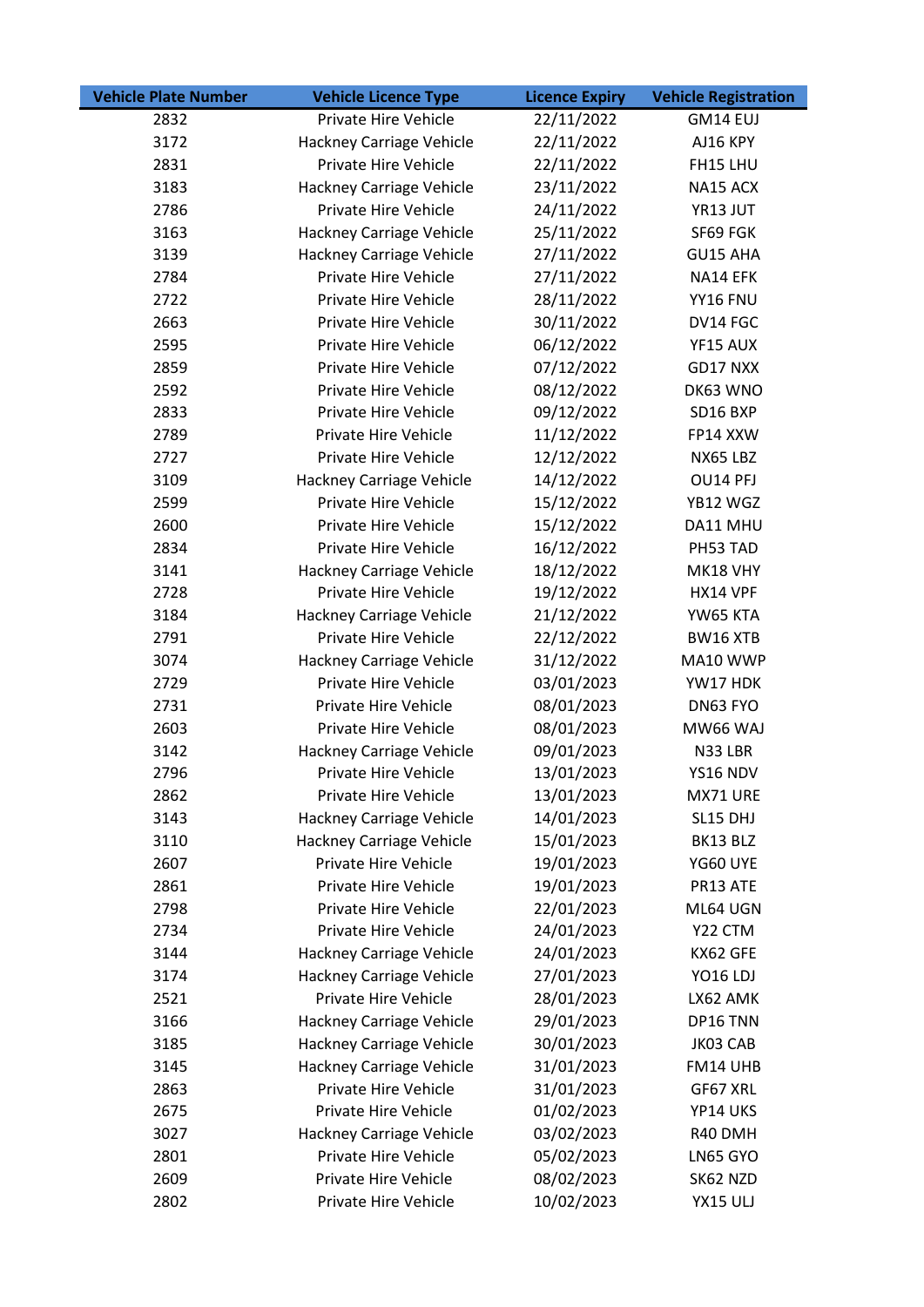| <b>Vehicle Plate Number</b> | <b>Vehicle Licence Type</b>           | <b>Licence Expiry</b> | <b>Vehicle Registration</b> |
|-----------------------------|---------------------------------------|-----------------------|-----------------------------|
| 2865                        | Private Hire Vehicle                  | 10/02/2023            | SF67 EEA                    |
| 2738                        | Private Hire Vehicle                  | 11/02/2023            | GF64 ZWZ                    |
| 2836                        | Private Hire Vehicle                  | 11/02/2023            | YN19 MZG                    |
| 2523                        | Private Hire Vehicle                  | 15/02/2023            | FD12 ECA                    |
| 2676                        | <b>Executive Private Hire Vehicle</b> | 20/02/2023            | T6 EXC                      |
| 2739                        | Private Hire Vehicle                  | 21/02/2023            | SD16 WMV                    |
| 3091                        | Hackney Carriage Vehicle              | 21/02/2023            | LR66 NFT                    |
| 3175                        | Hackney Carriage Vehicle              | 22/02/2023            | GM15 HHO                    |
| 3112                        | Hackney Carriage Vehicle              | 25/02/2023            | YS63 TPU                    |
| 2772                        | <b>Executive Private Hire Vehicle</b> | 27/02/2023            | W14 JWS                     |
| 2740                        | Private Hire Vehicle                  | 28/02/2023            | SY63 BHA                    |
| 3147                        | Hackney Carriage Vehicle              | 28/02/2023            | PN67 ZHO                    |
| 2806                        | Private Hire Vehicle                  | 02/03/2023            | GD19 TWP                    |
| 2376                        | Private Hire Vehicle                  | 04/03/2023            | OU11 JBE                    |
| 2741                        | Private Hire Vehicle                  | 07/03/2023            | LT19 OTL                    |
| 2377                        | Private Hire Vehicle                  | 09/03/2023            | ND62 LYO                    |
| 2743                        | Private Hire Vehicle                  | 13/03/2023            | W3 MHL                      |
| 3113                        | Hackney Carriage Vehicle              | 13/03/2023            | YK18 TWL                    |
| 2744                        | <b>Executive Private Hire Vehicle</b> | 14/03/2023            | HJ64 NRV                    |
| 2866                        | Private Hire Vehicle                  | 14/03/2023            | YF68 KGN                    |
| 3176                        | Hackney Carriage Vehicle              | 16/03/2023            | DA68 CWO                    |
| 2379                        | Private Hire Vehicle                  | 17/03/2023            | DN63 BNO                    |
| 2746                        | Private Hire Vehicle                  | 18/03/2023            | YC19 YKF                    |
| 2747                        | Private Hire Vehicle                  | 18/03/2023            | MD15 YVF                    |
| 3167                        | Hackney Carriage Vehicle              | 19/03/2023            | SY16 YSG                    |
| 3168                        | Hackney Carriage Vehicle              | 19/03/2023            | YT20 DZC                    |
| 2748                        | Private Hire Vehicle                  | 20/03/2023            | YF19 NXV                    |
| 2745                        | Private Hire Vehicle                  | 20/03/2023            | MF64 FPY                    |
| 2530                        | Private Hire Vehicle                  | 20/03/2023            | DA12 OOD                    |
| 2867                        | Private Hire Vehicle                  | 23/03/2023            | YR66 YSC                    |
| 2750                        | Private Hire Vehicle                  | 26/03/2023            | WR66 RVY                    |
| 3114                        | Hackney Carriage Vehicle              | 26/03/2023            | VX12 GZP                    |
| 3116                        | Hackney Carriage Vehicle              | 28/03/2023            | PO61 XVD                    |
| 2868                        | Private Hire Vehicle                  | 29/03/2023            | B17 KAR                     |
| 2386                        | Private Hire Vehicle                  | 30/03/2023            | WF11 FAK                    |
| 2840                        | Private Hire Vehicle                  | 30/03/2023            | ET15 HDV                    |
| 2839                        | Private Hire Vehicle                  | 30/03/2023            | YX15 NZD                    |
| 2869                        | <b>Executive Private Hire Vehicle</b> | 30/03/2023            | WV15 GUK                    |
| 2870                        | Private Hire Vehicle                  | 31/03/2023            | VN67 ENY                    |
| 2753                        | Private Hire Vehicle                  | 02/04/2023            | GJ64 CYH                    |
| 2752                        | Private Hire Vehicle                  | 02/04/2023            | MK15 YRT                    |
| 2751                        | Private Hire Vehicle                  | 03/04/2023            | SF16 CGE                    |
| 2871                        | Private Hire Vehicle                  | 05/04/2023            | BT66 DHM                    |
| 2872                        | Private Hire Vehicle                  | 05/04/2023            | PX66 ZBN                    |
| 3148                        | Hackney Carriage Vehicle              | 07/04/2023            | YE67 FEU                    |
| 3065                        | Hackney Carriage Vehicle              | 07/04/2023            | NL14 KOB                    |
| 2301                        | Private Hire Vehicle                  | 09/04/2023            | YG13 WBM                    |
| 3186                        | Hackney Carriage Vehicle              | 12/04/2023            | MX67 XMO                    |
| 3066                        | Hackney Carriage Vehicle              | 13/04/2023            | CP12 SZR                    |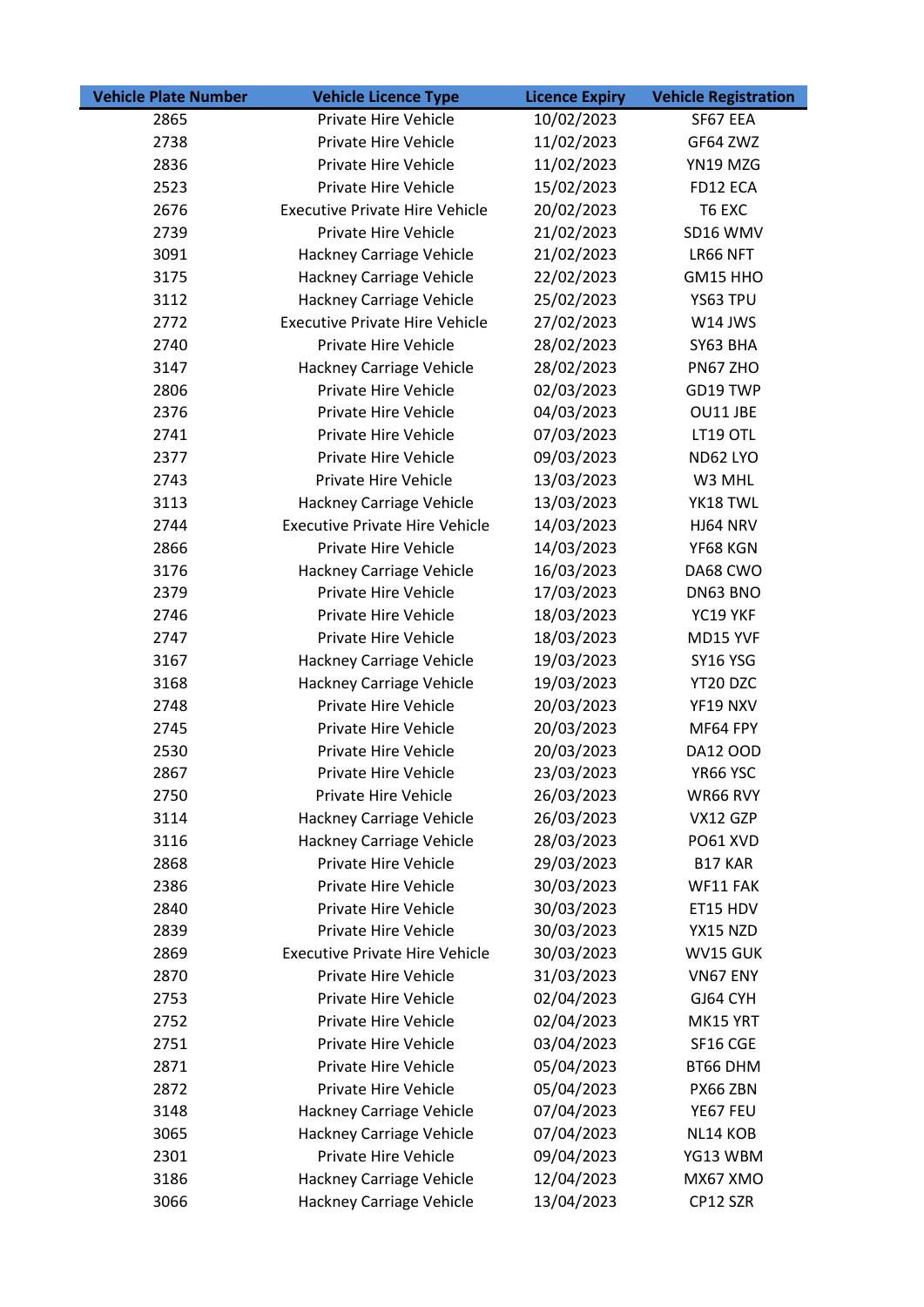| <b>Vehicle Plate Number</b> | <b>Vehicle Licence Type</b>     | <b>Licence Expiry</b> | <b>Vehicle Registration</b> |
|-----------------------------|---------------------------------|-----------------------|-----------------------------|
| 2873                        | Private Hire Vehicle            | 13/04/2023            | MK15 GWZ                    |
| 2756                        | Private Hire Vehicle            | 16/04/2023            | RJ67 WEF                    |
| 2760                        | Private Hire Vehicle            | 17/04/2023            | DL63 SWU                    |
| 2759                        | Private Hire Vehicle            | 17/04/2023            | YP65 GKG                    |
| 2685                        | Private Hire Vehicle            | 18/04/2023            | CX14 VTU                    |
| 3118                        | Hackney Carriage Vehicle        | 19/04/2023            | YH18 UNU                    |
| 3119                        | Hackney Carriage Vehicle        | 19/04/2023            | LK18 YLG                    |
| 3169                        | <b>Hackney Carriage Vehicle</b> | 19/04/2023            | KN64 HNO                    |
| 2686                        | Private Hire Vehicle            | 19/04/2023            | FJ14 WAE                    |
| 2841                        | Private Hire Vehicle            | 20/04/2023            | MV15 XTW                    |
| 3149                        | Hackney Carriage Vehicle        | 22/04/2023            | YH65 SKD                    |
| 3068                        | Hackney Carriage Vehicle        | 24/04/2023            | SF13 JJV                    |
| 3187                        | Hackney Carriage Vehicle        | 24/04/2023            | SG67 YTA                    |
| 2688                        | Private Hire Vehicle            | 25/04/2023            | KR17 TZY                    |
| 2874                        | Private Hire Vehicle            | 27/04/2023            | BK16 EBC                    |
| 3188                        | Hackney Carriage Vehicle        | 28/04/2023            | BF68 HJV                    |
| 3120                        | Hackney Carriage Vehicle        | 29/04/2023            | MJ18 RZE                    |
| 2807                        | Private Hire Vehicle            | 30/04/2023            | <b>MW64 WZZ</b>             |
| 2808                        | Private Hire Vehicle            | 30/04/2023            | CN14 GXB                    |
| 2761                        | Private Hire Vehicle            | 30/04/2023            | MV66 YDG                    |
| 3150                        | Hackney Carriage Vehicle        | 01/05/2023            | DH66 CZX                    |
| 3121                        | Hackney Carriage Vehicle        | 02/05/2023            | YR64 CZC                    |
| 3151                        | Hackney Carriage Vehicle        | 02/05/2023            | GX12 FVT                    |
| 2542                        | Private Hire Vehicle            | 03/05/2023            | YD13 NNW                    |
| 2803                        | Private Hire Vehicle Licence    | 03/05/2023            | YY69 OCW                    |
| 2543                        | Private Hire Vehicle            | 04/05/2023            | NK13 XKA                    |
| 2545                        | Private Hire Vehicle            | 05/05/2023            | FX61 YOP                    |
| 3177                        | <b>Hackney Carriage Vehicle</b> | 06/05/2023            | AK66 WDE                    |
| 2389                        | Private Hire Vehicle            | 07/05/2023            | KV11 LHE                    |
| 2691                        | Private Hire Vehicle            | 10/05/2023            | YY13 WJM                    |
| 3123                        | Hackney Carriage Vehicle        | 10/05/2023            | S33 GCP                     |
| 2842                        | Private Hire Vehicle            | 12/05/2023            | YL16 PHN                    |
| 2764                        | Private Hire Vehicle            | 16/05/2023            | KE13 WDP                    |
| 3179                        | Hackney Carriage Vehicle        | 16/05/2023            | MC65 XLW                    |
| 3189                        | <b>Hackney Carriage Vehicle</b> | 17/05/2023            | YS66 KNG                    |
| 2843                        | Private Hire Vehicle            | 18/05/2023            | BJ64 LSU                    |
| 2875                        | Private Hire Vehicle            | 25/05/2023            | BW67 VUT                    |
| 2845                        | Private Hire Vehicle            | 27/05/2023            | DS65 MHE                    |
| 3153                        | <b>Hackney Carriage Vehicle</b> | 29/05/2023            | YK16 PJJ                    |
| 3152                        | Hackney Carriage Vehicle        | 29/05/2023            | FL17 LWJ                    |
| 3124                        | Hackney Carriage Vehicle        | 30/05/2023            | WU14 TGY                    |
| 2809                        | Private Hire Vehicle            | 01/06/2023            | BX65 DVG                    |
| 2810                        | Private Hire Vehicle            | 01/06/2023            | BG64 MZN                    |
| 2844                        | Private Hire Vehicle            | 03/06/2023            | SF68 EDV                    |
| 2846                        | Private Hire Vehicle            | 03/06/2023            | PK67 FDN                    |
| 3125                        | Hackney Carriage Vehicle        | 06/06/2023            | MK18 UZL                    |
| 2847                        | Private Hire Vehicle            | 10/06/2023            | SB18 UUW                    |
| 3180                        | Hackney Carriage Vehicle        | 10/06/2023            | PE08 WEE                    |
| 2627                        | Private Hire Vehicle            | 15/06/2023            | YC15 HXZ                    |